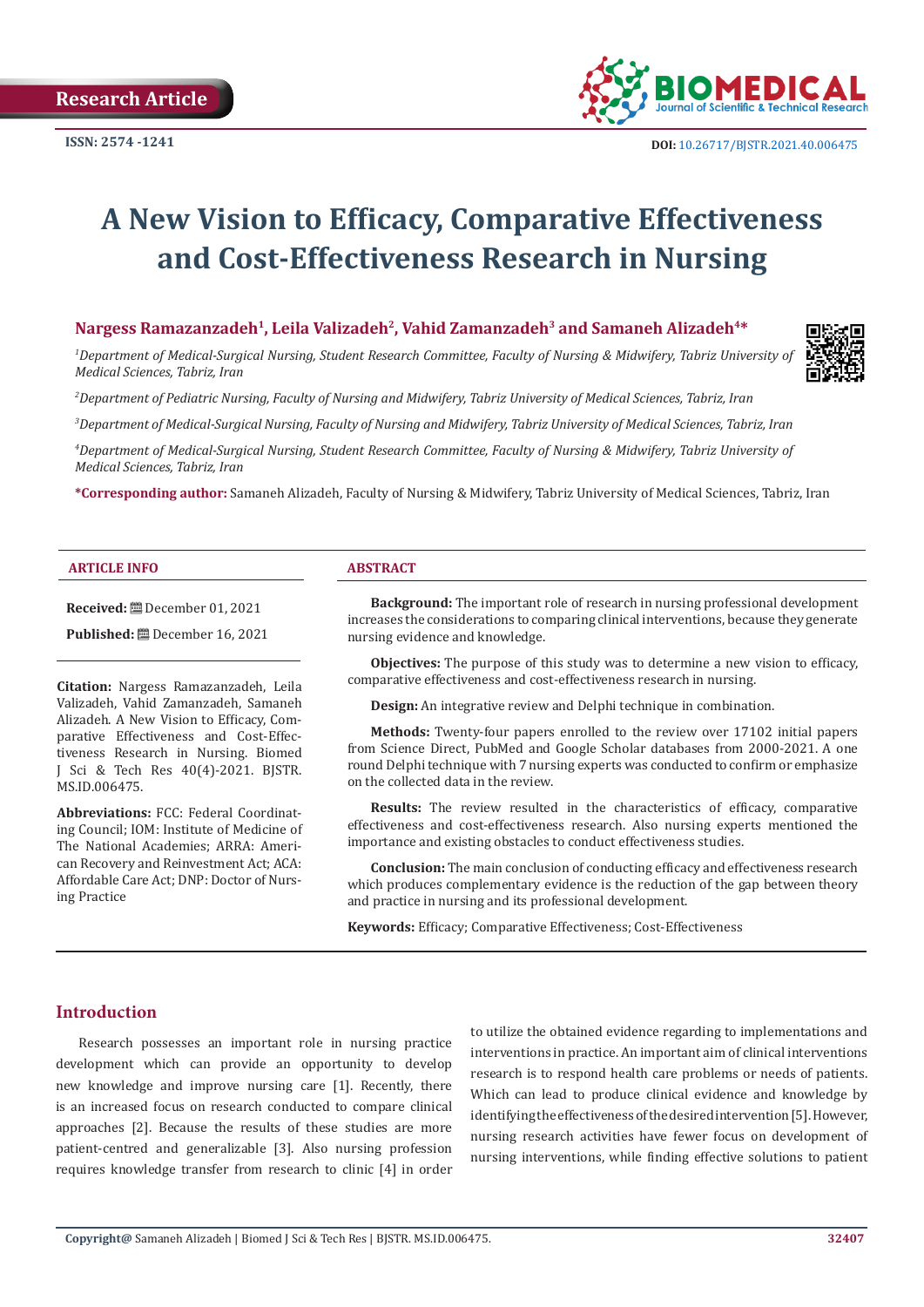problems should be the primary motivation of nursing and its research community [5]. Therefore, it is necessary to mention on a more detailed information rather than effectiveness itself, that in which individuals and what circumstances the intervention is effective. Because it can develop clinical knowledge produced by interventions research and increase the level of theoretical knowledge related to different interventions [5].

In this study, two types of research that compares implementations, interventions and nursing cares, are referred to as efficacy and effectiveness research. They are both classified as intervention-based research that determine the impact of an intervention [6]. The two fundamental words of efficacy and effectiveness are different and should not be used mistakenly instead of each other [6]. Therefore, the research question determines the type of efficacy or effectiveness studies [2]. In terms of research design, to determine the impact of an intervention descriptive, correlation or observational designs, and to test the efficacy or effectiveness of an intervention the experimental or semi-experimental research designs are appropriate, respectively [6]. And the most used designs are clinical trials [6,7], which are widely welcomed by researchers, policy makers, stakeholders and journals in comparing clinical approaches. In the meantime, comparative effectiveness research and cost-effectiveness research provide opportunities to make change in health care delivery and improve patient outcomes [8]. Therefore, they can be considered as national health policies and provide the opportunity to identify the best evidence-based interventions which works in their target communities and settings [9]. Because the lack of comparative clinical data on effectiveness, costs of treatment, and care delivery models can be a major challenge in optimizing health care value [8]. The purpose of this study was to determine a new vision to efficacy, comparative effectiveness and cost-effectiveness research in nursing by an integrative review and Delphi technique in combination.

# **Method**

This study was conducted in two phases, an integrated literature review and a Delphi technique to confirm or emphasize on the collected data in the review.

#### **Phase One – Integrative Review**

The framework of Whittemore and Knafl [2005] for integrated reviews was used to conduct the review [10]. This approach allows the review to contain diverse primary research methods, thus provides a comprehensive review needed for the topic of interest [10]. The Science Direct, Pub Med and Google Scholar databases were searched from 2000-2021 to identify the primary papers. The PubMed search strategy was (((("Comparative Effectiveness Research"[Mesh]) OR "Cost-Benefit Analysis"[Mesh]) OR ["Treatment Outcome"[Mesh] OR "Therapeutic Equivalency"[Mesh])) AND "Nursing"[Mesh]). In other databases a full search strategy using the following terms were conducted: effectiveness research/study, comparative effectiveness research/ study, cost-effectiveness research/study, efficacy research/study and nursing/nurse led. Inclusion criteria consisted of any research or paper in the nursing field without methodological limitations about efficacy, comparative effectiveness, and cost-effectiveness research, with full text access in English or Persian. To access more papers and keep the maximum amount of data available, the publication time limit was not considered. Critical Appraisal Skills Program checklists were used to assess the quality of included papers [11] for their trustworthiness, relevance and results [12].

Papers were excluded if they were conducted using efficacy or effectiveness methods or a review of studies conducted with these methods, did not explicitly mention their use of these methods, and if they did not address the features of these types of research. The initial search result included 17096 papers and 6 additional records from other sources. Sixty-seven duplicate papers were removed. One of the authors screened the title and abstract of remaining 17033 papers based on inclusion criteria and excluded 16460 papers as irrelevant, abstract only, and inadequate quality. A review full text for eligibility resulted in 548 more excluded papers and 3 papers that were removed following critical appraisal. The outcomes were discussed with other authors at any stage and there was a full agreement with no conflict between them. Finally, 24 papers met the eligibility criteria to include in the integrative review that all were published in English (Figure 1).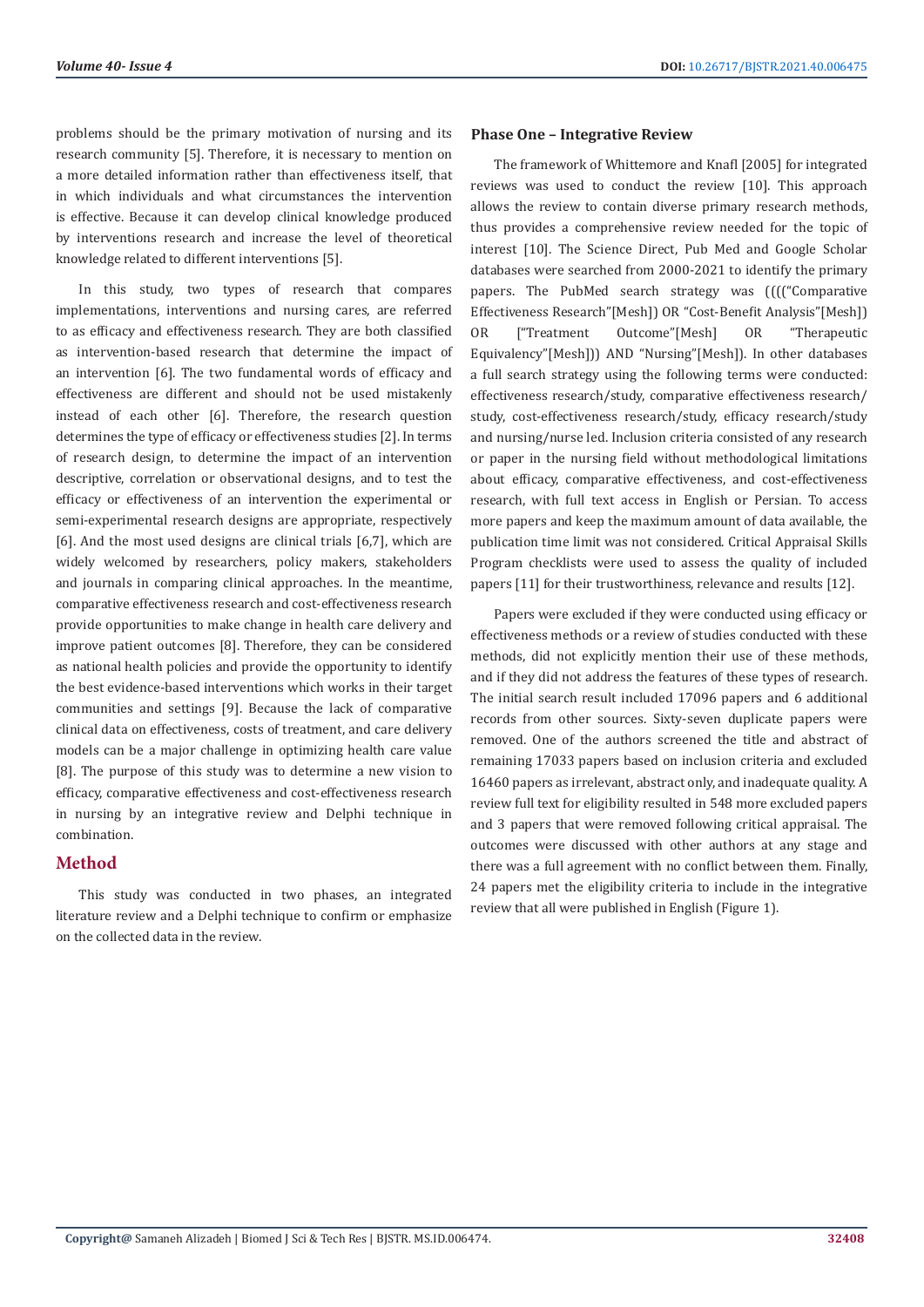

# **Phase Two – Delphi Technique**

As review conducted, a summary of the interested research definitions was prepared and a questionnaire consisting of 10 questions was designed to ask nursing experts about efficacy and effectiveness studies using Delphi technique. The Delphi technique was used to collect a variety of data from nursing experts who were distanced and dispersed throughout Iran, whose perspective to research was very important due to their familiarity with a variety of research methodologies used in nursing studies. Nursing experts including editors in chief of nursing journals and research assistants of their nursing schools were the research population. The list of "Medical Journal Commission" of Iran was used to obtain the nursing journals which resulted in 31 journals. The email addresses of the 3 journals were invalid, so 28 journals were listed. The email address of the editors and research assistants were also searched separately. Finally, 27 editors in chief and 21 research assistants were directly enrolled in the study. Based on snowball sampling method, two international nursing experts with high citation rates who were introduced by one of the participants were included, too. Because the number of nursing experts was limited, all individuals in the research population including a total number of 50 people enrolled in the study. The questionnaire was sent to the journals in two occasions and once directly to editors in chief, the research

assistants and two international nursing experts, respectively. The results of Delphi technique were used to confirm or emphasize on extracted data from integrated review of literatures.

#### **Results**

### **Phase one: Integrative Review**

A total of 24 papers were enrolled in the review including articles, editorials and reports, published in English between 2000 to 2021. The Federal Coordinating Council [FCC] [13] and Institute of Medicine of The National Academies [IOM] [14] reports both were published in 2009. Also, the American Recovery and Reinvestment Act [ARRA] of 2009 and the patient protection and Affordable Care Act [ACA] of 2010 have increased the considerations to comparative effectiveness type studies widely [15], Which resulted in more research conducted in effectiveness scope since 2009. In this integrative review findings are presented based on the research area, objectives, application, significant features, appropriate/ common research design, and the study classification in two tables. (Table 1) [ 6-7,16-18] indicates a comparison of efficacy and effectiveness studies. (Table 1) [ 6-7,16-18] Also considering two types of studies in effectiveness research scope that can play an important role in determining health policies at national levels, (Table 2) [6-9,13-14,19-32] presents comparative effectiveness and cost-effectiveness studies separately.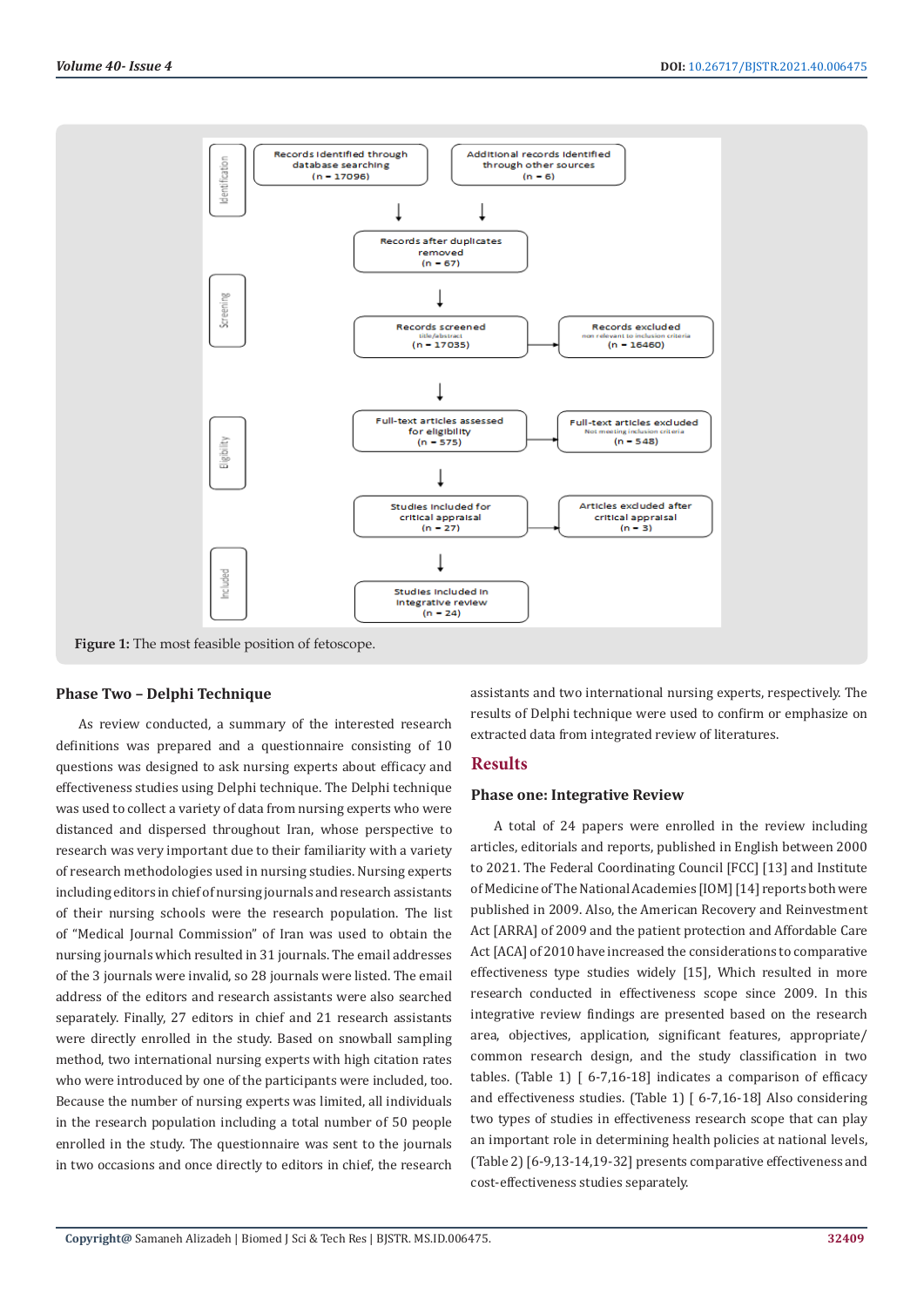| <b>Desired Dimensions</b>             | <b>Findings</b>                                                                                                                                         |                                                                                                                                                                       |  |
|---------------------------------------|---------------------------------------------------------------------------------------------------------------------------------------------------------|-----------------------------------------------------------------------------------------------------------------------------------------------------------------------|--|
|                                       | <b>Efficacy Study</b>                                                                                                                                   | <b>Effectiveness Study</b>                                                                                                                                            |  |
| Research Area                         | Assessment of an intervention under ideal conditions or<br>selected situations [16]                                                                     | Assessment of an intervention under normal conditions of<br>health care [16]                                                                                          |  |
| Objectives                            | Demonstration of the desired result of a drug or procedure<br>in an ideal setting with stringent study criteria [6]                                     | To test the capability of interventions to make positive<br>results in the usual or routine clinical care environment [6]<br>Obtaining patient-centered outcomes [16] |  |
| Application                           | Conductible in tertiary and large care settings, referral<br>centers, where have more specialized clinicians and<br>technically is better equipped [16] | Assessing interventions effectiveness in the real world,<br>which has been proved to be efficacious in the ideal settings<br>$[17]$                                   |  |
|                                       | Conducting in clinical or laboratory settings with<br>educational trained staff and selective study samples [17]                                        | Conducting an intervention by routine personnel with<br>routine training and routine control instead of placebo [16]                                                  |  |
| Application                           | Conductible in tertiary and large care settings, referral<br>centers, where have more specialized clinicians and<br>technically is better equipped [16] | Assessing interventions effectiveness in the real world,<br>which has been proved to be efficacious in the ideal settings<br>$[17]$                                   |  |
|                                       | Conducting in clinical or laboratory settings with<br>educational trained staff and selective study samples [17]                                        | Conducting an intervention by routine personnel with<br>routine training and routine control instead of placebo [16]                                                  |  |
| <b>Significant Features</b>           | Emphasis on internal validity of the study, strict control of<br>variables, limited sample number, shorter study duration<br>timing $[6]$               | Emphasis on external validity of the study, more sample<br>number and longer study duration timing [6]                                                                |  |
|                                       | Offers little insight to adapt the interventions in the real<br>world and does not provide enough information for clinics<br>and practice [17]          | Sample selection as real population representatives [16]<br>Conducting with the least exclusion criteria [17]                                                         |  |
| Appropriate/Common<br>Research Design | Controlled experimental trials and randomized controlled<br>trials [6]                                                                                  | Clinical trials [7]                                                                                                                                                   |  |
|                                       |                                                                                                                                                         | Diverse research designs from observational to randomized<br>[18]                                                                                                     |  |
| <b>Study Classification</b>           | Intervention-based research [6]                                                                                                                         | Intervention-based research [6]                                                                                                                                       |  |
|                                       | Explanatory trials [16]                                                                                                                                 | Pragmatic trials [16]                                                                                                                                                 |  |

#### **Table 1:** A comparison of Efficacy and Effectiveness Studies.

### **Phase Two: Delphi Study**

A total of 7 nursing experts [14%] participated in this study, including 5 editors in chief, 1 managing editor and 1 executive manager. In spite of follow-ups, other experts did not reply to the e-mails which was justified by the coincidence of data collection period with the second semester's examinations and the limited time of study duration. Therefore, outcomes of the conducted single round Delphi, which resulted in mindful comments and answers of participated experts, was used to confirm or emphasize on extracted data from integrated review of literatures. The Delphi phase data are classified in 6 finding areas about Efficacy, Comparative Effectiveness and Cost-Effectiveness research.

# **Knowledge of Experts About Efficacy, Comparative Effectiveness and Cost-Effectiveness Research**

The methodology of these three studies is not mentioned

explicitly in the curriculum and are not taught in detail, which results in poor knowledge and awareness of students, faculty members and nursing experts about differences and the nature of these studies (Participants No. 6 and 7). "… This lack of knowledge represents a training deficiency for nurses, journals and even the teachers …" (P.No. 6). On the other hand, the general information of individuals indicates that all three types of research usually take quantitative methods (P.No. 5) and are often conducted as a trial which assesses an impact, so differentiation between them may be difficult ([P.No. 2). Therefore, if the type of study was not explicitly mentioned, regard to the title or inappropriate use of vocabulary due to assessing the impact of an intervention or care, it may mistakenly be considered as effectiveness and usually comparative form of studies, while the underlying nature of the study is efficacy (P.No. 6 and 7).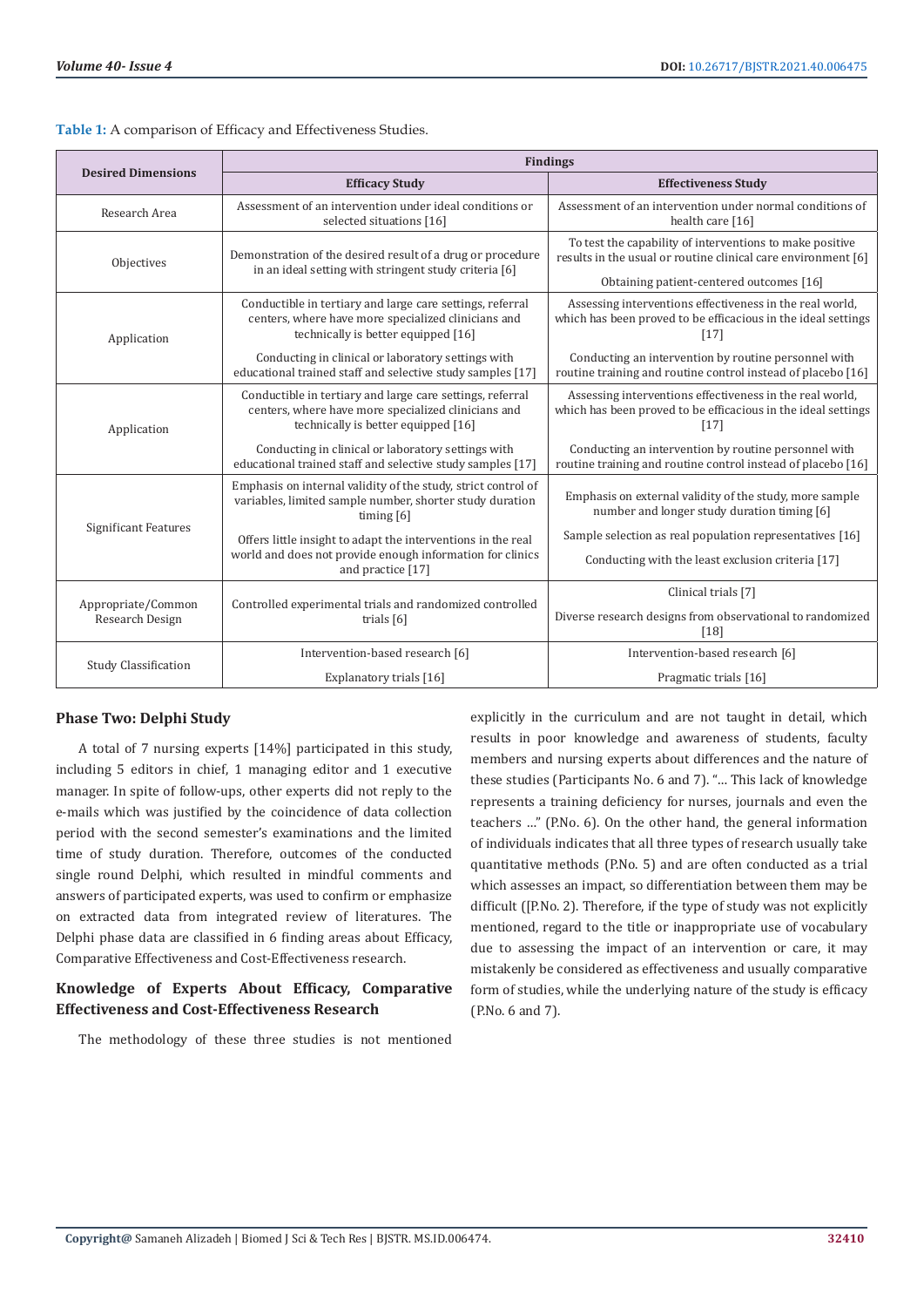| <b>Desired</b><br><b>Dimensions</b>       | <b>Comparative Effectiveness Study</b>                                                                                                                                                                                               | <b>Cost-Effectiveness Study</b>                                                                                                                                      |  |
|-------------------------------------------|--------------------------------------------------------------------------------------------------------------------------------------------------------------------------------------------------------------------------------------|----------------------------------------------------------------------------------------------------------------------------------------------------------------------|--|
| Research Area                             | Comparing the advantages and disadvantages of various interventions<br>and strategies regarding to prevention, diagnosis, treatment and health<br>status control, in real-world setting [13,14]                                      | A comparative analysis of two or more interventions<br>in their health and economic outcomes [7]                                                                     |  |
| Objectives                                | Improving the health outcomes, developing and disseminating evidence-<br>based information collected from patients, clinicians and other decision-<br>makers in response to their expressed needs and health problems [13,14]        | Cost reduction and quality improvement of<br>interventions [19]<br>Determining the main value of a strategy considering<br>cost and effectiveness both together [14] |  |
|                                           | Comparing different types of clinical purposes [6]                                                                                                                                                                                   |                                                                                                                                                                      |  |
| Application                               | Focusing on evidence-based care to make informed decisions by patients<br>and healthcare providers in diverse health environments [14]                                                                                               |                                                                                                                                                                      |  |
|                                           | Has a special place in health care decision making [20,21]                                                                                                                                                                           |                                                                                                                                                                      |  |
|                                           | Providing the best evidence for optimizing patient care [22,23]                                                                                                                                                                      |                                                                                                                                                                      |  |
|                                           | Providing an appropriate setting for improving health at the individual<br>and social levels [24]                                                                                                                                    | Examining Direct and Indirect Care Costs [28]                                                                                                                        |  |
|                                           | Providing patient-centered care with more trustworthiness and<br>applicability [21,25]                                                                                                                                               | Determining both effectiveness and cost of a<br>particular and rare care or intervention compared                                                                    |  |
|                                           | Creating many global opportunities and reducing patient's financial<br>burden and maintaining their optimal health [26]                                                                                                              | to routine health care by cost-effectiveness analysis<br>[8, 14, 31]                                                                                                 |  |
|                                           | Focusing on evidence-based methods provides the opportunity to use<br>achieved evidences in real clinical environments based on investments<br>and planning of care providers, patients, and stakeholders [27]                       | Devoting a part of comprehensive comparative<br>effectiveness evaluation study to cost effectiveness<br>research, including economic appraisal tools for             |  |
|                                           | Needs for systematic reviews, with the least bias, to make reliability and<br>facilitate the use of findings standardly to identify and summarize the<br>body of available evidence knowledge [28]                                   | analysis [8].                                                                                                                                                        |  |
|                                           | Producing scientific knowledge about health interventions by means of<br>powerful meta-analysis of strong and stable primary studies [29]                                                                                            |                                                                                                                                                                      |  |
|                                           | Creating a base to conduct implementation researches in order to prove<br>the usefulness of sufficient, reliable and valuable evidence produced<br>through comparative effectiveness studies [30]                                    |                                                                                                                                                                      |  |
| Significant<br>Features                   | Determining which intervention effects the most, on whom, and under<br>what conditions [13,14,29]                                                                                                                                    | Determining which intervention effects the most, on<br>whom, and under what conditions [13,14,29]                                                                    |  |
|                                           | Big data that has large volumes, greater processing speed and a structural<br>and standard variety [32]                                                                                                                              | Big data that has large volumes, greater processing<br>speed and a structural and standard variety [32]                                                              |  |
|                                           | Comparing possible choices and active and ongoing interventions<br>competitively [22]                                                                                                                                                | Comparing possible choices and active and ongoing<br>interventions competitively [22]                                                                                |  |
|                                           | More challenging compared to placebo or controlled interventions [22,23]                                                                                                                                                             | More challenging compared to placebo or controlled<br>interventions [22,23]                                                                                          |  |
|                                           | Necessary to be able for comparison and competition with the<br>comparator of the desired intervention [22]                                                                                                                          | Necessary to be able for comparison and competition<br>with the comparator of the desired intervention [22]                                                          |  |
| Appropriate/<br>Common Research<br>Design | Cluster randomized, pragmatic and adaptive clinical                                                                                                                                                                                  | Clinical trials and decision analytic modeling [7]                                                                                                                   |  |
|                                           | trials [9,28]                                                                                                                                                                                                                        |                                                                                                                                                                      |  |
|                                           | Retrospective and prospective observational studies                                                                                                                                                                                  |                                                                                                                                                                      |  |
|                                           |                                                                                                                                                                                                                                      |                                                                                                                                                                      |  |
| Study<br>Classification                   | with extensive and big data [9]<br>Methods based on existing evidence [such as systematic review and                                                                                                                                 |                                                                                                                                                                      |  |
|                                           | decision analysis for treatment comparisons] and new evidence<br>generating methods [including observational cohort and case-control<br>studies, as well as randomized clinical trials focusing on comparative<br>effectiveness [32] | Health Economics Studies [6]                                                                                                                                         |  |
|                                           | Classified as Clinical Outcome Research in the past [2]                                                                                                                                                                              |                                                                                                                                                                      |  |

## **Table 2:** Comparative Effectiveness and Cost-Effectiveness Studies.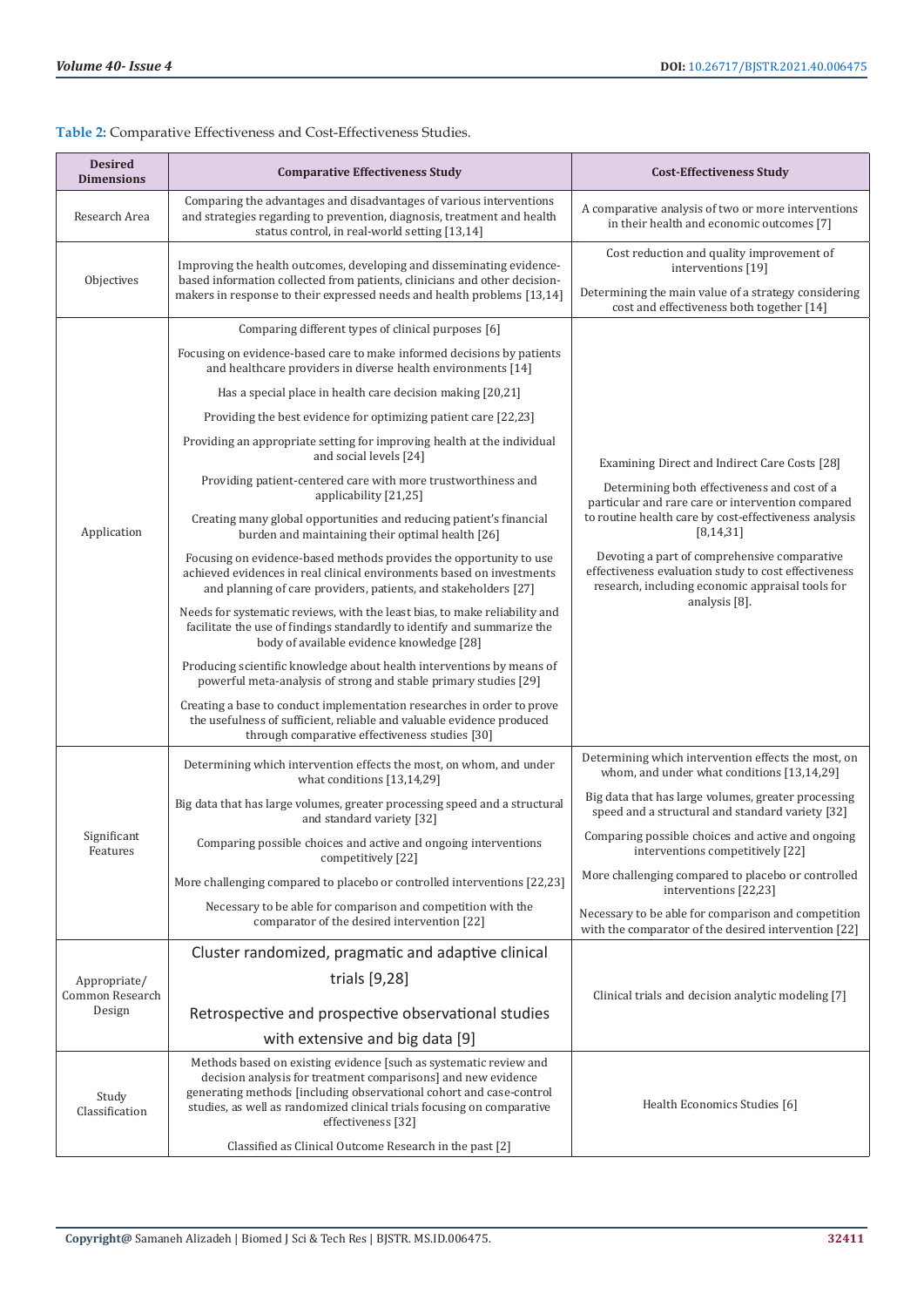# **Perspectives of Experts on Efficiency Studies, Comparative Effectiveness and Cost-Effectiveness Research**

Considering the fact that nursing is an evidence-based discipline, and all of these three studies play an important role in evidence production, there should be a focus on the studies providing opportunities to produce accurate evidence in a comparative effectiveness or cost-effectiveness manner (P.No. 1, 2, 3 and 6). These studies possess high importance and offer applicable solutions as appreciated and valuable evidence that is capable of implementing an intervention with comparative accuracy and lower cost (P.No. 2 and 4).

#### **Ideology of Experts About Nursing Research Priorities**

Demonstrating the cost-effectiveness or cost-effectiveness of nursing, especially registered nursing is an imperative (P.No. 5, 6 and 7). Efficacy, comparative effectiveness, cost-effectiveness, or cost benefit of different implementations, interventions and nursing cares are appropriate priorities for nursing research (P.No. 1). Also, nursing beyond the acute care seems necessary (P.No. 5). Therefore, a wide range of actions can be mentioned for research conductions. For example, music therapy, heat/cold therapy, mental imagery, massage, etc. and comparing modern and traditional practices are notable (P.No. 1 and 2).

# **Perspectives of Experts on Obstacles and Strategies in Conducting Effectiveness Research**

Effectiveness studies have considered throughout the world alongside efficacy studies (P.No. 5), but in Iran, despite the wide range of feasible research methods, yet they are not considered enough (P.No. 2), Which results due to the existing obstacles leading to obscurity and limited conducting of effectiveness studies, or even insufficient quality of conducted studies (P.No. 1). The mentioned obstacles, included lack of participation or inadequate power of nurses in healthcare policymaking (P.No. 3 and 6), inter and intradisciplinary conflicts or lack of cooperation (P.No. 1), unknown influence of journals and editors on research (P.No. 6), research criticizing efficaciously by stringent controls (P.No. 6 and 7), lack of research outcomes influencing the practice (P.No. 1), staff shortage either faculty members or clinical nurses (P.No. 3)and financial and time limitations (P.No. 1). "… In many medical universities, the lack of appropriate funding and, more importantly, the lack of time lead to less tendencies to conduct these types of studies timeconsuming studies. … Faculty members are busy with educational duties, so they do not have enough time to conduct these studies or because of the academic years increase in postgraduate students, such studies are not welcomed by colleagues or students. (P.No. 1)." The suggested strategies to reduce the existing obstacles, included providing clinical nursing specialties, Doctor of Nursing

practice [DNP] and nurse practitioners, to achieve more power and position in healthcare (P.No. 2), making interests on studying health management alongside clinical services (P.No. 3) and providing information and support among colleagues (P.No. 1 and 4),

# **Ideology of Experts about Motivating Factors to Conduct Effectiveness Studies**

In order to motivate nursing researchers to conduct effectiveness studies, it was recommended as necessary to increase the level of professional independence in nursing and raise the interdisciplinary coordination and partnership, which requires time and effort for nursing to reach its main position (P.No. 1 and 2). Other mentioned motivators included providing enough time and budget (P.No. 1), receiving support and information from colleagues (P.No. 1 and 4), more training in health economics and better collaboration with health economists [P.No. 5 and 7], and leading research projects and theses to effectiveness methodologies by nursing professors to make the administration context managerially (P.No. 3). "I think these studies would be suitable for PhD level study not undergraduate and masters as they will take a long time and require expertise and training not available at undergraduate level (P.No. 5)." The importance of effectiveness research could be identified by the implementation of the theses (P.No. 1-7). Also training workshops (P.No. 4) and qualitative methods (P.No. 2), emphasized on theses conductions. Despite this importance, research projects with more feasibility and less time limitations could make better research outcomes in effectiveness scope (P.No. 3).

# **The Role and Importance of Effectiveness Studies in Nursing Professional Development**

Initially nursing professional development needs to be studied more and deeply (P.No. 4). In spite of this necessity, conducting effectiveness studies, can lead to nursing professional development if their outcomes are used in practice to solve nursing care problems (P.No. 1). These projects improve the quality of nursing care, which is the main fundamental feature of service providing professions such as nursing (P.No. 3, 6 and 7). Otherwise conducting effectiveness studies because of their possible distinctions or compulsory being, without interest and lack of adequate regulatory standard monitoring systems, reduces the motivation to use the results in practice (P.No. 1), Which is modified by ethical considerations, creation of advisory groups in health centres for researchers and assessment of clinical trials conducting process that can increase the quality of studies (P.No. 1). On the other hand, it should be noticed that effectiveness may be well represented, but there is a threat about weak point of alternative models which tends to need further exploration and search despite the proven positive results (P.No. 5).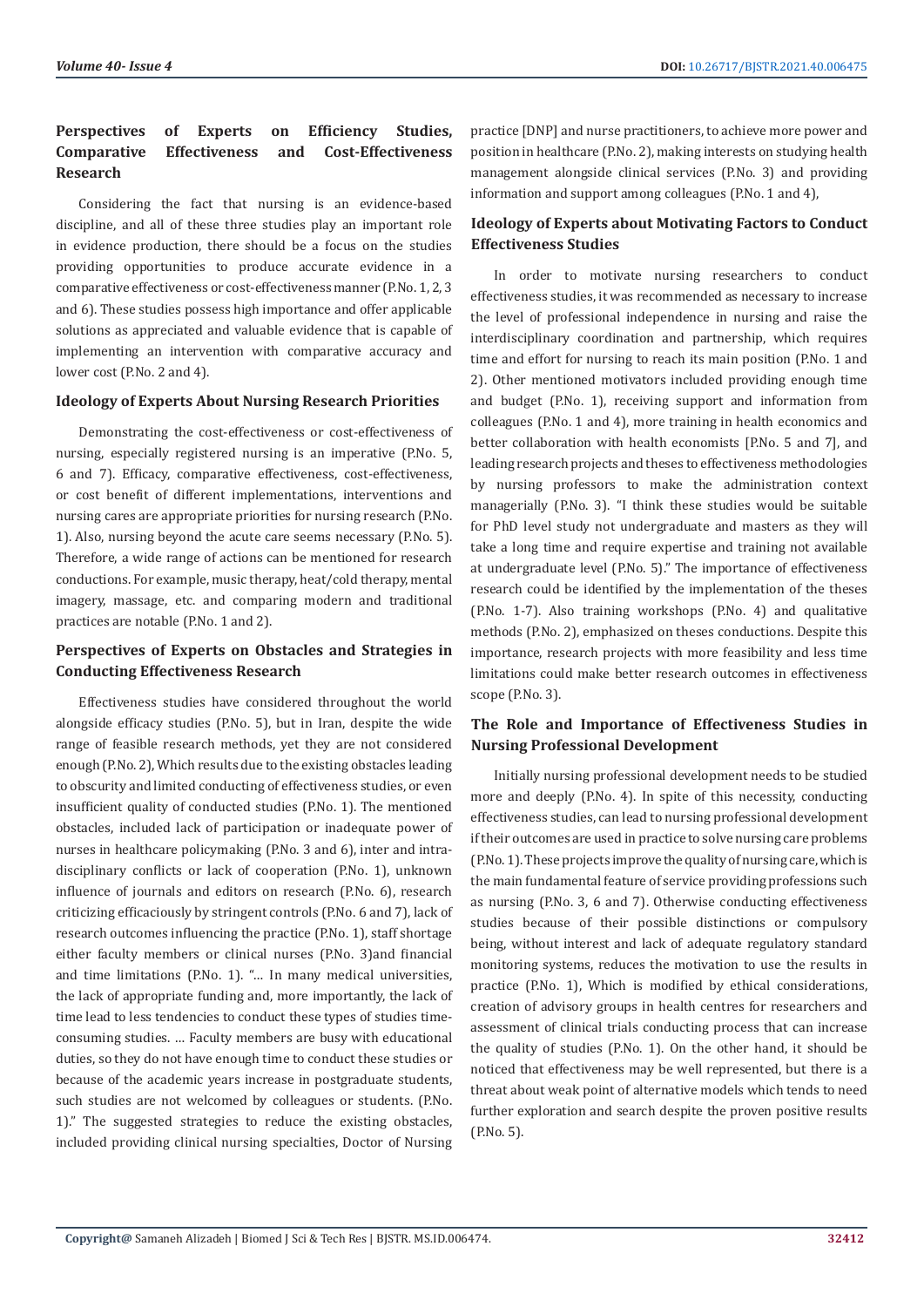Conducting such studies can express the profession, especially if they are published in valid journals (P.No. 2). Definitely there is no limitation for effective studies publication if they are conducted in a high quality with powerful research designs and well reported (P.No. 1-7). Among these three types of research, it seems that comparative effectiveness is preferable because of tangible evidence production, but the quality of study determines the publication priorities than methodology itself (P.No. 1-4). Publishing these types of strong studies in Iranian nursing journals can validate them, too (P.No. 4). Therefore, conducting more powerful studies by nursing professors can provide an opportunity to improve clinical conditions and create science production settings over time (P.No. 6 and 7).

# **Discussion**

This study was conducted to determine a new vision to efficacy, comparative effectiveness and cost-effectiveness research in nursing. For this purpose, an integrative review in combination with Delphi technique was conducted. The emphasized and important role of efficacy and effectiveness research in producing clinical evidence [6,13,14,16,17], mentioned by nursing experts, considers the evidence-based nursing values. So, it is an imperative to transfer knowledge and evidence to practice [4], which results in leading the research to real practice settings as clinical outcomes research. Other possible results include making strong and reliable evidence, conducting any type of research considering the needed priorities for each nation based on health policies and validating the existing body of knowledge or making new knowledge infrastructures. The integrative review indicated that evidence made by efficacy; comparative effectiveness and cost-effectiveness research are complementary to each other, so more training workshops are needed to make theoretical sensibilities in nursing research. The efficacious intervention in an Ideal, selective and controlled setting [6,16,17] should be translated to a real-world setting to prove their effectiveness [6,13,14,16,17] in comparison to the routine care  $[8,13,14,16,31]$  in real community populations  $[13,14,16]$  with the least possible exclusion criteria [17]. This is a research process to confirm evidence and make them applicable in nursing practice as evidence-based nursing cares.

The patient-centred evidence resulted from comparative effectiveness research [3,16,21,22,25] can increase the cost, because it considers the effectiveness independently without noticing its costs [19]. While increased costs of healthcare services which results in financial burden for both patients and their families and the government itself, makes the healthcare policies to determine effective evidence with lower costs; that is also mentioned by nursing experts. So, using cost-effectiveness analysis is indeed to reduce the healthcare costs [7,19,31]. But the usefulness of comparative effectiveness research is agreed [15], and in serious diseases even cost-effectiveness research recommend the effective intervention without considering its costs while this is vice versa in less serious diseases and costs of intervention is prior to their effectiveness [19]. So, everything about making clinical evidence depends on the purpose of researcher and existing policies, also efforts on nursing professional development with increased influencing power on healthcare policies are noticeable. Nursing profession as an independent discipline needs its own strong body of knowledge. As expectations increase for comparative effectiveness research, more gaps appear in body of knowledge and research infrastructures that should be addressed in order to achieve informed decisions and better outcomes [14]. But despite the increased use of this patientcentred research method, controlled trials are more published [33] while the clinical outcome research can provide a stronger body of knowledge in nursing [2,6]. Also nursing experts claimed that there are a lot of gaps in nursing, but the existing obstacles fetter these studies. In order to modify the research obstacles, it is necessary to introduce methodologies in detail, which will motivate the faculty members, researchers and students conduct more patient-centred research to make strong body of knowledge for nursing. Therefore, there is a need for standard rules and monitoring systems to conduct high quality studies. Moreover, the effort to strengthen the nursing profession tends to take part in healthcare policy making. Generally determining that which evidence-based intervention, in whom and where is more effective [9], needs more patient involvement in the study [21], according to the community drive, healthcare policies and stakeholders' penetration [9]. And it totally is dependent to the purpose of knowledge translation to practice, because inter and intra-disciplinary collaborations guarantee the research support, funding and evidence-based nursing practice. Yet the least information of nursing experts about the existing differences between efficacy, comparative effectiveness and costeffectiveness research is a challenging issue. And it is still possible to use these two words mistakenly [6]. Therefore, providing information especially for faculty members and nursing journals is so imperative.

### **Limitations**

The study limitations include lack of access to some databases, limited access to full text of all papers, failure to achieve sufficient with methodological-focused approaches especially in efficacy scope and emerging effectiveness studies in health and nursing in recent decade since 2009. In order to reduce the impact of limitations abstract only papers were reviewed, to prepare their full text if they were appropriate to be enrolled in the integrative review, but none met the eligibility criteria. Instead, the editorials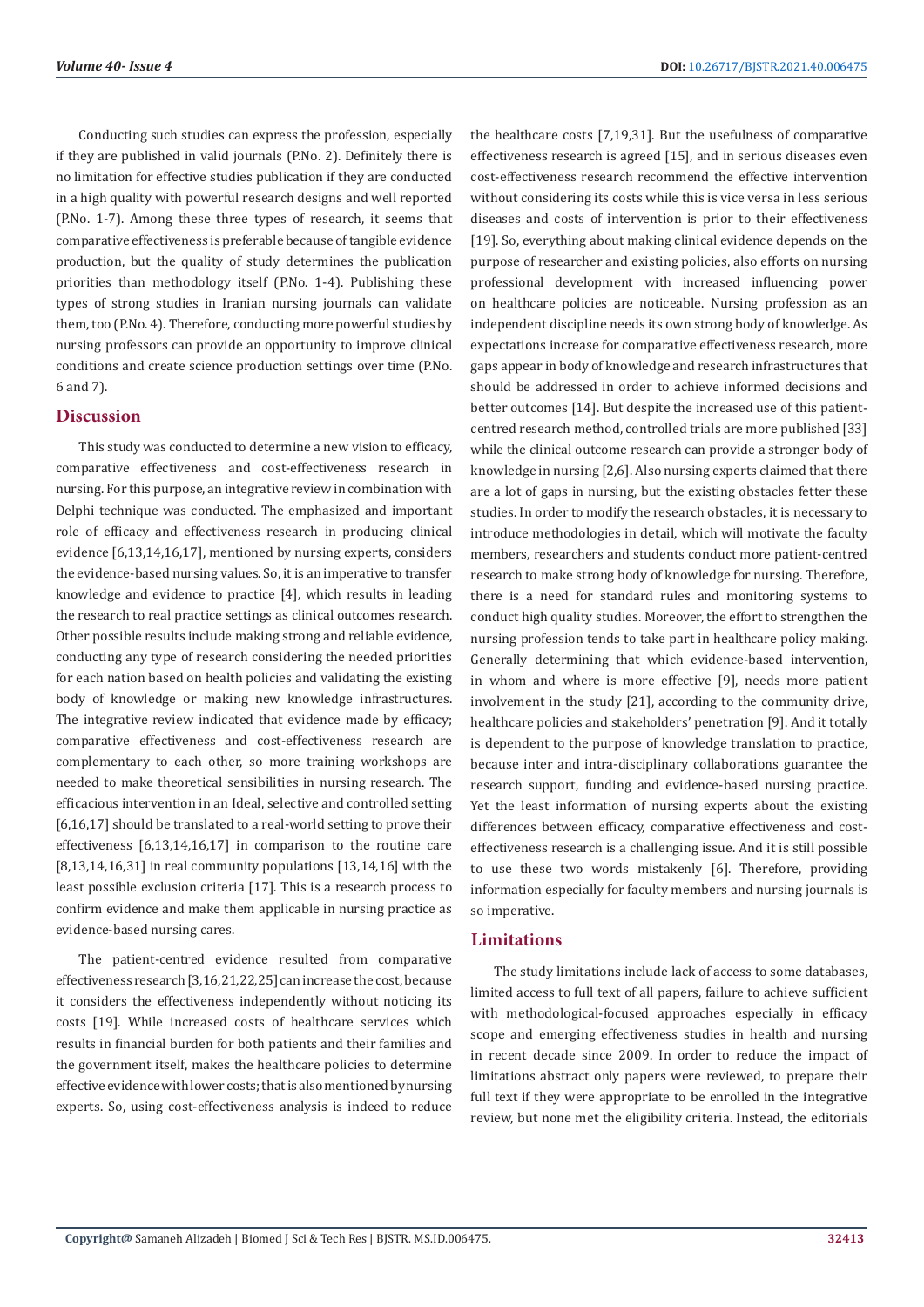and reports which emphasized on methodologies enrolled to the review.

# **Conclusion**

The efficacy and effectiveness research are important in producing complementary evidence to improve patient care outcomes. Recently, due to the need for comprehensive and accurate information to be more applicable in clinical practice, comparative effectiveness research is more considered and seems to be more important across the world. The effectiveness outcomes origin in the real clinical practice settings and can be extracted using diverse study designs depended on research question and aims. Therefore, the efficacious implementations or interventions should be studied for their effectiveness in real-world settings to become applicable. The obtained evidence needs to be reviewed to make a body of knowledge. The health policies should provide opportunities to test the new knowledge in implementation research in practice. The main conclusion of completing this research process leads to reduce the gap between theory and practice in nursing and its professional development. In spite of the increased consideration to effectiveness research, both in terms of comparative effectiveness and cost-effectiveness, still efficacy studies are more welcomed than effectiveness studies in Iran which demonstrates a controlled impact of an intervention in an ideal setting which is not necessarily applicable in real-world settings. But according to the economic constraints and the high costs of health services, cost-effectiveness studies are increasingly considered in Iran; because costeffectiveness research, determines both costs and effectiveness of two or more interventions correspondingly.

# **Funding/Support**

Tabriz University of Medical Sciences, Tabriz, Iran provided facilities and supported this project.

# **Acknowledgment**

We would like to acknowledge the nursing experts who participated in the study and the journals staff who referred the e-mails to their editors in chief in our follow ups.

# **Conflict of Interests**

None of the authors has any conflict of interest to declare.

### **References**

- 1. [Bryant-Lukosius D, DiCenso A, Browne G, Pinelli J \(2004\) Advanced](https://pubmed.ncbi.nlm.nih.gov/15533090/)  [practice nursing roles: Development, implementation, and evaluation. J](https://pubmed.ncbi.nlm.nih.gov/15533090/)  [Adv Nurs 48\(5\): 519-29.](https://pubmed.ncbi.nlm.nih.gov/15533090/)
- 2. [Goss CH, Tefft N \(2013\) Comparative effectiveness research What is it](https://pubmed.ncbi.nlm.nih.gov/23890806/)  [and how does one do it? Paediatr Respir Rev 14\(3\): 152-6.](https://pubmed.ncbi.nlm.nih.gov/23890806/)
- 3. [Tunis SR, Clarke M, Gorst SL, Gargon E, Blazeby JM, et al. \(2016\) Improv](https://pubmed.ncbi.nlm.nih.gov/26930385/)[ing the relevance and consistency of outcomes in comparative effective](https://pubmed.ncbi.nlm.nih.gov/26930385/)[ness research. J Comp Eff Res 5\(2\): 193-205.](https://pubmed.ncbi.nlm.nih.gov/26930385/)
- 4. [Hickman LD, DiGiacomo M, Phillips J, Rao A, Newton PJ, et al. \(2018\) Im](https://pubmed.ncbi.nlm.nih.gov/29407264/)[proving evidence-based practice in postgraduate nursing programs: A](https://pubmed.ncbi.nlm.nih.gov/29407264/) [systematic review: Bridging the evidence practice gap \(BRIDGE project\).](https://pubmed.ncbi.nlm.nih.gov/29407264/) [Nurse Educ Today 63: 69-75.](https://pubmed.ncbi.nlm.nih.gov/29407264/)
- 5. [Forbes A \(2009\) Clinical intervention research in nursing. Int J Nurs Stud](https://pubmed.ncbi.nlm.nih.gov/18930228/) [46\(4\): 557-68.](https://pubmed.ncbi.nlm.nih.gov/18930228/)
- 6. Grove SK, Burns N, Gray JR (2013) The Practice of Nursing Research: Appraisal, Synthesis, and Generation of Evidence (7<sup>th</sup> Edn.)., Elsevier Saunders, pp. 755.
- 7. [Noyes K, Holloway RG \(2004\) Evidence from Cost-Effectiveness Re](https://www.ncbi.nlm.nih.gov/labs/pmc/articles/PMC534938/)[search. NeuroRx 1\(3\): 348-55.](https://www.ncbi.nlm.nih.gov/labs/pmc/articles/PMC534938/)
- 8. [Stone PW, Cohen C, Pincus HA \(2017\) Comparative and cost-effective](https://pubmed.ncbi.nlm.nih.gov/28511787/)[ness research: Competencies, opportunities, and training for nurse sci](https://pubmed.ncbi.nlm.nih.gov/28511787/)[entists. Nurs Outlook 65\(6\): 711-7.](https://pubmed.ncbi.nlm.nih.gov/28511787/)
- 9. [Price Haywood EG \(2015\) Clinical Comparative Effectiveness Research](https://pubmed.ncbi.nlm.nih.gov/26130978/) [Through the Lens of Healthcare Decisionmakers. Ochsner J 15\(2\): 154-](https://pubmed.ncbi.nlm.nih.gov/26130978/) [61.](https://pubmed.ncbi.nlm.nih.gov/26130978/)
- 10. [Whittemore R, Knafl K \(2005\) The integrative review: Updated method](https://pubmed.ncbi.nlm.nih.gov/16268861/)[ology. J Adv Nurs 52\(5\): 546-53.](https://pubmed.ncbi.nlm.nih.gov/16268861/)
- 11.(2018) CASP UK CASP Checklists CASP Critical Appraisal Skills Programme.
- 12.(2018) Casp UK CASP Critical Appraisal Skills Programme.
- 13.(2009) Federal Coordinating Council. Report to the President and the Congress on Comparative Effectiveness Research. Washengton, DC: U.S. Department of Health and Human Services.
- 14. Institute of Medicine of The National Academies. Initial National Priorities for Comparative Effectiveness Research [Internet]. National Academy of Sciences. Washington, DC: THE NATIONAL ACADEMIES PRESS 2009, pp. 253.
- 15.(2012) Health Biomedical Science & Society Initiative. Moving Forward with Comparative Effectiveness Research. Aspen Institute. Health Biomedical Science & Society Initiative.
- 16. [Kim SY \(2013\) Efficacy versus effectiveness. Korean J Fam Med 34\(4\):](https://pubmed.ncbi.nlm.nih.gov/23904951/) [227.](https://pubmed.ncbi.nlm.nih.gov/23904951/)
- 17. [Pagoto SL, Lemon SC \(2013\) Efficacy vs effectiveness. JAMA Intern Med](https://pubmed.ncbi.nlm.nih.gov/23836268/) [173\(13\): 1262-3.](https://pubmed.ncbi.nlm.nih.gov/23836268/)
- 18. [Kirpalani H, Truog WE, D'Angio CT, Cotten M \(2016\) Recent controver](https://www.ncbi.nlm.nih.gov/labs/pmc/articles/PMC5222533/)[sies on comparative effectiveness research investigations: Challenges,](https://www.ncbi.nlm.nih.gov/labs/pmc/articles/PMC5222533/) [opportunities, and pitfalls. Semin Perinatol 40\(6\): 341-7.](https://www.ncbi.nlm.nih.gov/labs/pmc/articles/PMC5222533/)
- 19. Shafrin J (2010) Comparative Effectiveness vs. Cost Effectiveness Research. Healthcare Economist 2.
- 20. [Devine EB, Perfetto E, Pickard AS, Schumock GT, Segal B, et al. \(2018\)](https://pubmed.ncbi.nlm.nih.gov/29464964/) [Nine years of comparative effectiveness research education and train](https://pubmed.ncbi.nlm.nih.gov/29464964/)[ing: initiative supported by the PhRMA Foundation. J Comp Eff Res 7\(2\):](https://pubmed.ncbi.nlm.nih.gov/29464964/) [167-75.](https://pubmed.ncbi.nlm.nih.gov/29464964/)
- 21. [Mullins CD, Abdulhalim AM, Lavallee DC \(2012\) Continuous Patient En](https://jamanetwork.com/journals/jama/article-abstract/1148160)[gagement in Comparative Effectiveness Research. JAMA 307\(15\): 1587-](https://jamanetwork.com/journals/jama/article-abstract/1148160) [8.](https://jamanetwork.com/journals/jama/article-abstract/1148160)
- 22. [Knottnerus JA, Tugwell P \(2018\) Comparative effectiveness research re](https://pubmed.ncbi.nlm.nih.gov/29426413/)[quires competitive effectiveness. J Clin Epidemiol 94: v-vi.](https://pubmed.ncbi.nlm.nih.gov/29426413/)
- 23. [Safdar NM, Siegel E, Erickson BJ, Nagy P \(2011\) Enabling Comparative](https://pubmed.ncbi.nlm.nih.gov/21680206/) [Effectiveness Research with Informatics. Acad Radiol 18\(9\): 1072-6.](https://pubmed.ncbi.nlm.nih.gov/21680206/)
- 24. [Howie L, Hirsch B, Locklear T, Abernethy AP \(2014\) Assessing the Value](https://pubmed.ncbi.nlm.nih.gov/25006149/) [of Patient- Generated Data to Comparative Effectiveness Research. Pa](https://pubmed.ncbi.nlm.nih.gov/25006149/)[tients Res 33\(7\): 1220-8.](https://pubmed.ncbi.nlm.nih.gov/25006149/)